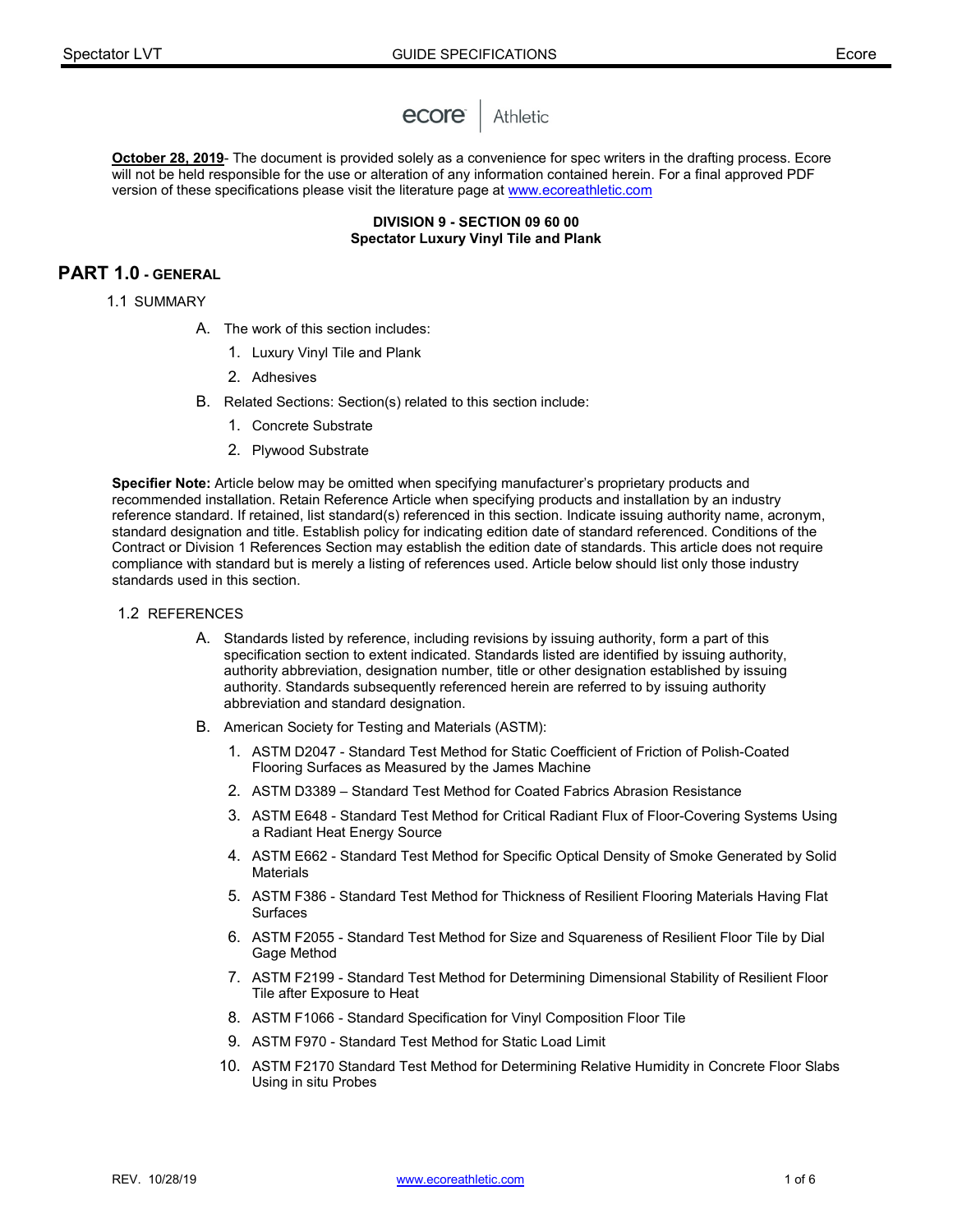- C. South Coast Air Quality Management District (SCAQMD) Rule #1168
	- 1. VOC standards for adhesive and sealant applications
- D. Leadership in Energy and Environmental Design LEED<sup>®</sup>
	- 1. International Organization for Standardization® document, ISO 14021 Provides guidance on the terminology, symbols, testing and verification methodologies that an organization should use for self-declaration of the environmental aspects of its products and services.

# 1.3 SYSTEM DESCRIPTION

A. Performance Requirements: Provide flooring, which has been manufactured and installed to maintain performance criteria stated by manufacturer without defects, damage or failure.

#### 1.4 SUBMITTALS

- A. General: Submit listed submittals in accordance with Conditions of the Contract and Division 1 Submittal Procedures Section.
- B. LEED: Provide documentation of how the requirements for credit will be met.
	- 1. List of proposed materials with recycled content. Indicate pre-consumer and post-consumer content.
	- 2. Product data and certification letter indicating percentage of recycled content for both preconsumer and post-consumer content.
	- 3. Recycled content is defined in accordance with the International Organization for Standardization document, ISO 14021 Environmental labels and declarations.
		- a. Post-consumer material waste materials diverted from the waste stream after consumer or commercial use.
		- b. Pre-consumer material materials diverted from the waste stream during the manufacturing process. Excluded are regrind, rework, and scrap.
- C. Product Data: Submit product data, including manufacturer's guide specifications product sheet, for specified products.
- D. Shop Drawings: Submit shop drawings showing layout, profiles and product components, including anchorage, accessories, finish colors, patterns and textures.
- E. Samples: Submit selection and verification samples for finishes, colors and textures.
- F. Quality Assurance Submittals: Submit the following:
	- 1. Certificates: If required, certification of performance characteristics specified in this document shall be provided by the manufacturer.
	- 2. Manufacturer's Instructions: Manufacturer's installation instructions.
- G. Closeout Submittals: Submit the following:
	- 1. Warranty: Warranty documents specified herein.

### 1.5 QUALITY ASSURANCE

- A. Qualifications:
	- 1. Installer Qualifications: Installer experienced in performing work of this section who has specialized in installation of work similar to that required for this project.
		- a. Certificate: When requested, submit certificate indicating qualification.
	- 2. Manufacturer's Qualifications: Manufacturer capable of providing field service representation during construction and approving application method.
- B. Regulatory Requirements: [specify applicable requirements of regulatory agencies].
- C. Mock-Ups: Install at project site a job mock-up using acceptable products and manufacturerapproved installation methods. Obtain Owner and Architect's acceptance of finish color, texture and pattern, and workmanship standard. Comply with Division 1 Quality Control (Mock-Up Requirements) Section.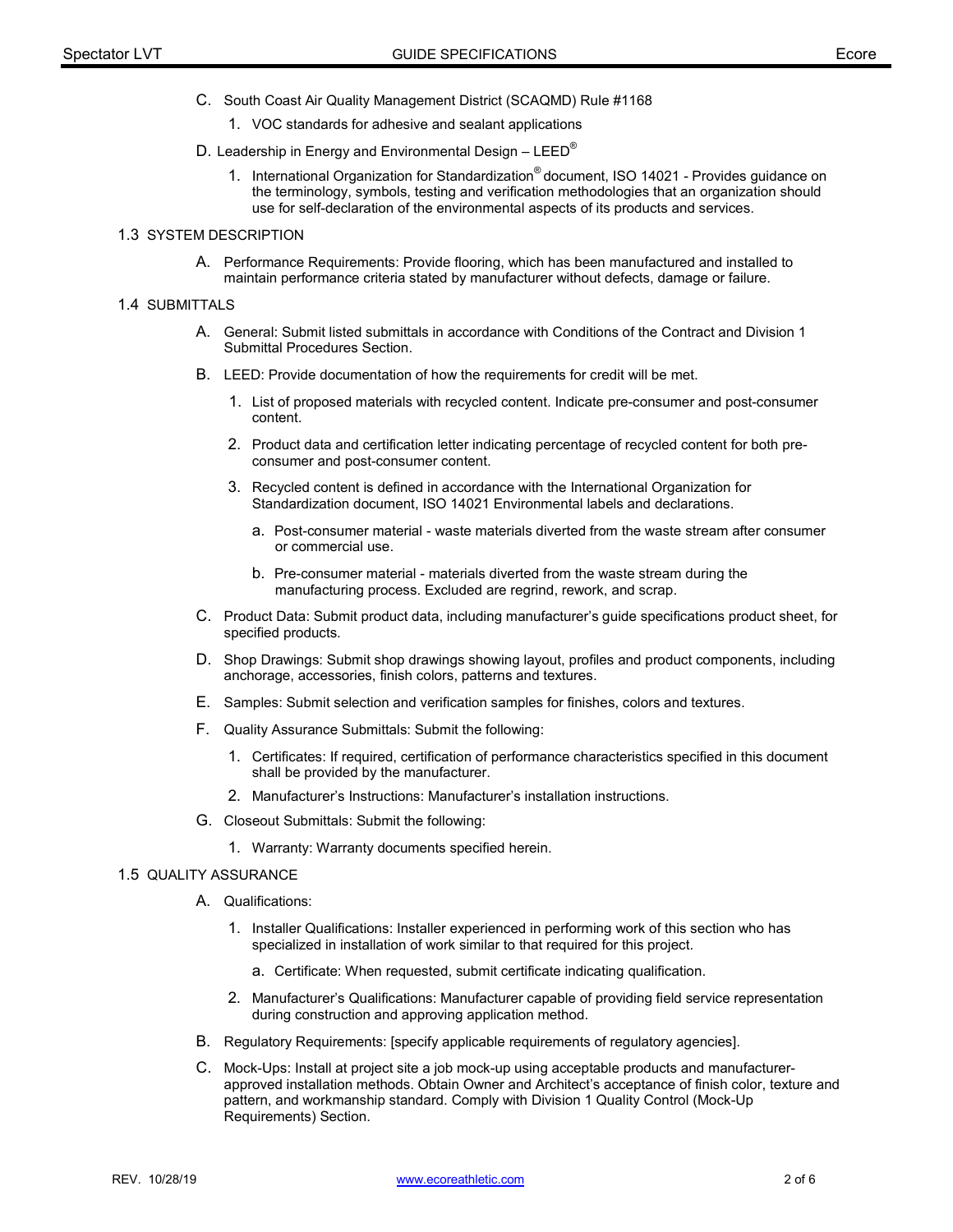- 1. Mock-Up Size: [specify mock-up size].
- 2. Maintenance: Maintain mock-up during construction for workmanship comparison; remove and legally dispose of mock-up when no longer required.
- 3. Incorporation: Mock-up may be incorporated into final construction upon Owner's approval.
- D. Pre-installation Meetings: Conduct pre-installation meeting to verify project requirements, substrate conditions, manufacturer's instructions and manufacturer's warranty requirements. Comply with Division 1 Project Management and Coordination (Project Meetings) Section.
- E. Pre-installation Testing: Conduct pre-installation testing as follows: [specify substrate testing; consult with flooring manufacturer].

#### 1.6 DELIVERY, STORAGE & HANDLING

- A. General: Comply with Division 1 Product Requirements Sections.
- B. Ordering: Comply with manufacturer's ordering instructions and lead time requirements to avoid construction delays.
- C. Delivery: Deliver materials in manufacturer's original, unopened, undamaged containers with identification labels intact.
- D. Storage and Protection: Store materials at temperature and humidity conditions recommended by manufacturer and protect from exposure to harmful weather conditions.

### 1.7 PROJECT CONDITIONS

- A. Temperature Requirements: Maintain air temperature in spaces where products will be installed for time period before, during and after installation as recommended by manufacturer.
- B. Field Measurements: Verify actual measurements/openings by field measurements before fabrication; show recorded measurements on shop drawings. Coordinate field measurements and fabrication schedule with construction progress to avoid construction delays.

**Specifier Note:** Coordinate article below with Conditions of the Contract and with Division 1 Closeout Submittals (Warranty) Section.

### 1.8 WARRANTY

- A. Project Warranty: Refer to Conditions of the Contract for project warranty provisions.
- B. Manufacturer's Warranty: Submit, for Owner's acceptance, manufacturer's standard warranty document executed by authorized company official. Manufacturer's warranty is in addition to and not a limitation of, other rights Owner may have under Contract Documents.

**Specifier Note:** Coordinate paragraph below with manufacturer's warranty requirements.

- 1. Warranty Period: [Specify term] years commencing in Date of Substantial Completion.
- 1.9 MAINTENANCE
	- A. Extra Materials: Deliver to Owner extra materials from same production run as products installed. Package products with protective covering and identify with descriptive labels. Comply with Division 1 Closeout Submittals (Maintenance Materials) Section.

**Specifier Note:** Revise paragraph below specifying size and percentage as required for project.

- 1. Quantity: Furnish quantity of flooring units equal to [specify %] of amount installed.
- 2. Delivery, Storage and Protection: Comply with Owner's requirements for delivery, storage and protection of extra materials.

# **PART 2.0** - **PROPRIETARY MANUFACTURER/PRODUCTS**

**Specifier Note:** Retain article below for proprietary method specification. Add product attributes, performance characteristics, material standards, and descriptions as applicable. Use of such phrases as "or equal" or "or approved equal" or similar phrases may cause ambiguity in specifications. Such phrases require verification (procedural, legal and regulatory) and assignment of responsibility for determining "or equal" products.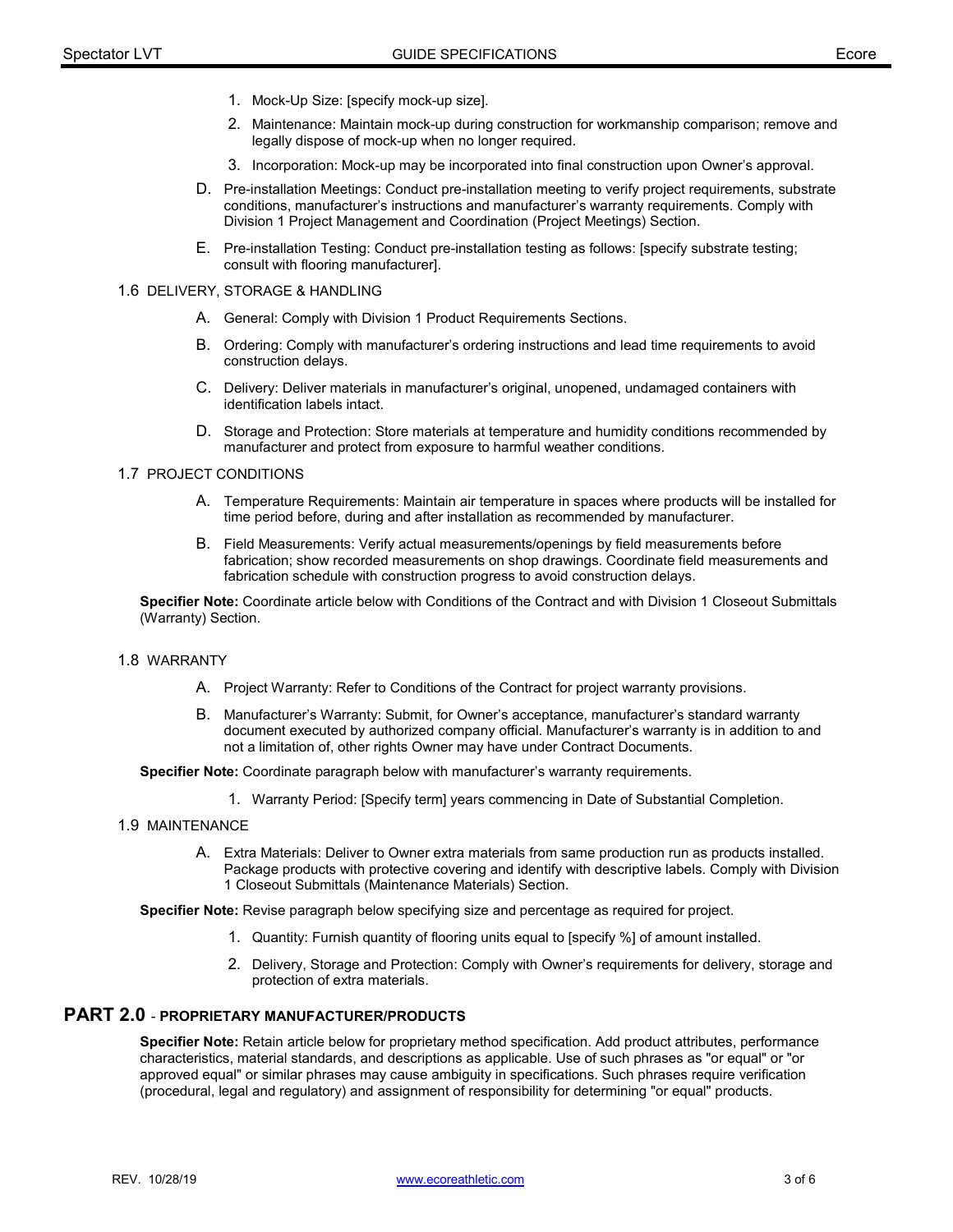## 2.1 MANUFACTURER: Ecore

A. Address: 715 Fountain Ave., Lancaster, PA 17601; Telephone: (800) 322-1923, (717) 295-3400; Fax: (717) 295-3414; Email[: info@ecoreintl.com](mailto:info@ecoreintl.com)

# 2.2 PROPRIETARY PRODUCT(S)

- A. Spectator Luxury Vinyl Planks, Tiles, and Adhesives manufactured by Ecore.
	- 1. E-Grip Evolve high performance wet set acrylic adhesive
	- 2. Spectator 2.5mm Luxury Vinyl Plank (LVP)
	- 3. Spectator 2.5mm Luxury Vinyl Tile (LVT)

## **2.3.1 E-Grip Evolve High Performance wet set acrylic adhesive**

|    | A. Product Name <b>:</b>                    | The High Performance, wet set, acrylic adhesive under this<br>specification shall be Egrip-Evolve.                                                          |
|----|---------------------------------------------|-------------------------------------------------------------------------------------------------------------------------------------------------------------|
| В. | Material:                                   | E-Grip Evolve is a high performance, wet set acrylic adhesive<br>designed for use with Ecore's 2.5mm Spectator Luxury<br>Vinyl Tile and Luxury Vinyl Plank. |
|    | C. Adhesive Type:                           | Vinyl Acrylic Polymer                                                                                                                                       |
|    | D. Weight:                                  | 4 gallon pail (34 lbs), 1 gallon pail (9 lbs)                                                                                                               |
|    | E. Color:                                   | Off-white                                                                                                                                                   |
|    | F. VOC Content:                             | .28 lbs/gal $(34 \text{ g/l})$                                                                                                                              |
|    | G. SCAQMD Rule #1168                        | .28 lb./gal. (34 g/l) pass                                                                                                                                  |
|    | H. Freeze/Thaw:                             | protect from freezing, stable up to 5 cycles at $0^{\circ}F$ (-18 $^{\circ}C$ )                                                                             |
| I. | Relative Humidity (RH) Test<br>(ASTM F2170) | Maximum 80%                                                                                                                                                 |
| J. | Flashpoint:                                 | $> 212^{\circ}$ F (100 $^{\circ}$ C)                                                                                                                        |
|    | K. Shelf Life:                              | 2 years when stored at $73^{\circ}$ F (23 $^{\circ}$ C)                                                                                                     |

### **2.3.2 Spectator 2.5mm Luxury Vinyl Plank Flexible PVC** [Plank] **Resilient Flooring**

|    | A. Product Name <b>:</b>        | Spectator Luxury Vinyl Plank                                                                                                            |
|----|---------------------------------|-----------------------------------------------------------------------------------------------------------------------------------------|
| В. | Material:                       | Flexible PVC with a 0.07mm print film layer; 1.93mm backing;<br>and a 0.50mm clear PVC wear layer containing a polyurethane<br>coating. |
|    | C. Plank Dimension:             | Spectator Luxury Vinyl Plank shall measure<br>[2.5mm] thickness standard; 6" width; 36" length                                          |
|    | D. Plank Weight:                | $(2.5$ mm $)$ 1.20 lbs/plank                                                                                                            |
|    | E. Plank Tolerances:            | Size: + 0.016 in./lin. Ft (0.4 mm/305 mm)<br>Thickness: + 0.005 in. (0.13 mm)<br>Squareness: maximum 0.010 in. (0.25mm)                 |
|    | F. Flame Spread<br>(ASTM E648)  | $>0.45$ watts/cm <sup>2</sup> Class I                                                                                                   |
|    | G. Smoke Density<br>(ASTM E662) | $<$ 450 pass                                                                                                                            |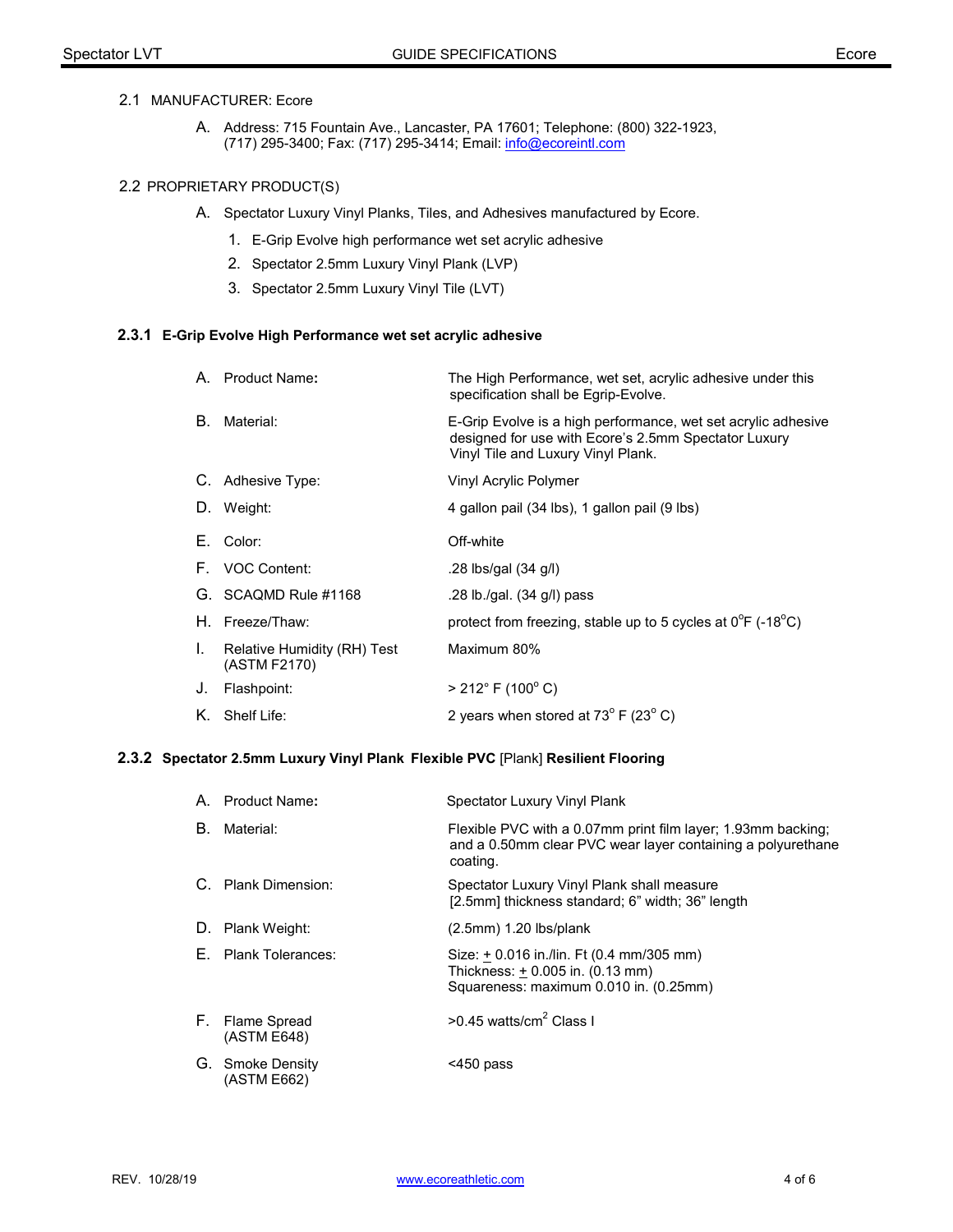| H. | Static Load Limit<br>(ASTM F970)    | 750 psi |
|----|-------------------------------------|---------|
| L. | Abrasion Resistance<br>(ASTM D3389) | 1 pass  |
|    | J. Slip Resistance<br>(ASTM D2047)  | > 0.5   |

# **2.3.3 Spectator 2.5mm Luxury Vinyl Tile Flexible PVC** [Tile] **Resilient Flooring**

|    | A. Product Name:                           | Spectator Luxury Vinyl Tile                                                                                                             |
|----|--------------------------------------------|-----------------------------------------------------------------------------------------------------------------------------------------|
| В. | Material:                                  | Flexible PVC with a 0.07mm print film layer; 1.93mm backing;<br>and a 0.50mm clear PVC wear layer containing a polyurethane<br>coating. |
| C. | Tile Dimension:                            | Spectator Luxury Vinyl Tile shall measure<br>[2.5mm] thickness standard; 18" width; 18" length                                          |
| D. | Tile Weight:                               | $(2.5mm)$ 1.80 lbs/tile                                                                                                                 |
| E. | Tile Tolerances:                           | Size: + 0.016 in./lin. Ft (0.4 mm/305 mm)<br>Thickness: $+$ 0.005 in. (0.13 mm)<br>Squareness: maximum 0.010 in. (0.25mm)               |
|    | F. Flame Spread<br>(ASTM E648)             | $>0.45$ watts/cm <sup>2</sup> Class I                                                                                                   |
|    | G. Smoke Density<br>(ASTM E662)            | $<$ 450 pass                                                                                                                            |
|    | H. Static Load Limit<br>(ASTM F970)        | 750 psi                                                                                                                                 |
| L. | <b>Abrasion Resistance</b><br>(ASTM D3389) | 1 pass                                                                                                                                  |
| J. | Slip Resistance<br>(ASTM D2047)            | >0.5                                                                                                                                    |

# 2.4 PRODUCT SUBSTITUTIONS

A. Substitutions: No substitutions permitted.

# 2.5 RELATED MATERIALS RELATED MATERIALS

A. Related Materials: Refer to other sections listed in Related Sections paragraph herein for related materials.

# 2.6 SOURCE QUALITY

A. Source Quality: Obtain flooring materials from a single manufacturer.

# **PART 3.0 - EXECUTION**

**Specifier Note**: Revise article below to suit project requirements and specifier's practice.

### 3.1 MANUFACTURER'S INSTRUCTIONS

A. Compliance: Comply with manufacturer's product data, including product technical bulletins, product catalog installation instructions and product carton instructions for installation.